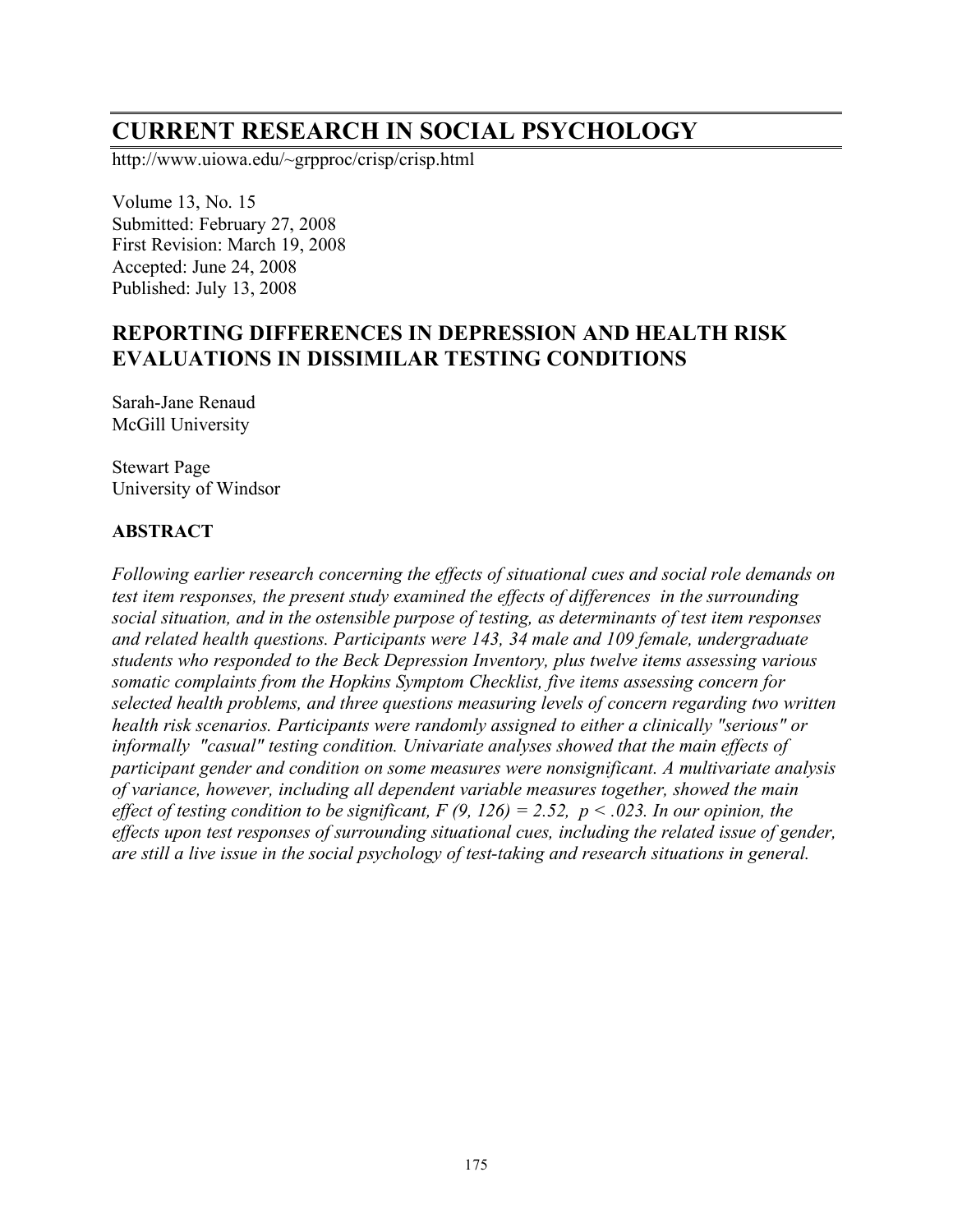## **INTRODUCTION**

In an important study of the social psychology of psychological testing, Kroger and Turnbull (1970) (see also Earn & Kroger, 1976; Page & Yates, 1975) found large and significant differences in responses to test items when participants were tested by a uniformed military officer, in a military building, with the ostensible purpose of testing being the assessment of "officer effectiveness," as opposed to when comparable participants completed identical tests, portrayed as assessing "artistic ability," in an artist's studio within a fine arts building, overseen by an ostensible professor of art.

More recently, the issue of role demands created by cues within the surrounding testing situation has been related to the areas of adjustment and depression and their assessment by means of psychological testing (e.g., Goodwin & Gotlib, 2004; Page, 1999; Page & Bennesch, 1993; Vredenburg, Krames & Flett, 1986). The possibility that gender differences in depression are related, for example, to males concealing or modifying their acknowledgement of depression on tests, as found, for example, by Vredenburg, Krames, & Flett (1986), also remains largely unaddressed.

Page and Bennesch (1993) examined whether the explicit portrayal of a test as a measure of depression affected the level of endorsement of items on the Beck Depression Inventory (BDI) and the Hopkins Symptom Checklist (HSCL). These authors employed a condition in which participants answered BDI items, described explicitly as assessing depression, and as ostensibly forming part of a Depression Research Project. In another condition, participants responded to the identical items, but with an accompanying procedure which made no mention of depression, and in which item content was described as assessing the "hassles of everyday life." Male participants, though not females, generally endorsed significantly more depression and adjustment items when they believed the items assessed only "hassles."

The present study similarly examined whether differences in testing conditions would affect testtaking. It was hypothesized that participants, perhaps especially males, would be more likely to acknowledge behaviors or symptoms when the surrounding situation was casual in tone, but that their responses would be more constrained when the surrounding situation was serious in tone. Accordingly, participants completed BDI and HSCL items in two testing conditions, varying in cues connoting ostensible "clinical seriousness," that is, in their formality and level of apparent credulity toward the seriousness of clinical symptoms.

Participants also responded to several items concerning their level of concern (that is, after considering them in the context of their family history and current lifestyle) for five major health problems (i.e., heart attack, stroke, diabetes, skin and lung cancer), and concerning their reactions to two written health risk scenarios, similar to those used by Lafreniere, Out, & Cramer (2006).

One written scenario described the occurrence of developing diabetes. The other scenario described the development of brain cancer from cellular phone use, in order to assess responses regarding a contentious, yet largely unsubstantiated disorder (National Cancer Institute, 2004; Nordenberg, 2000).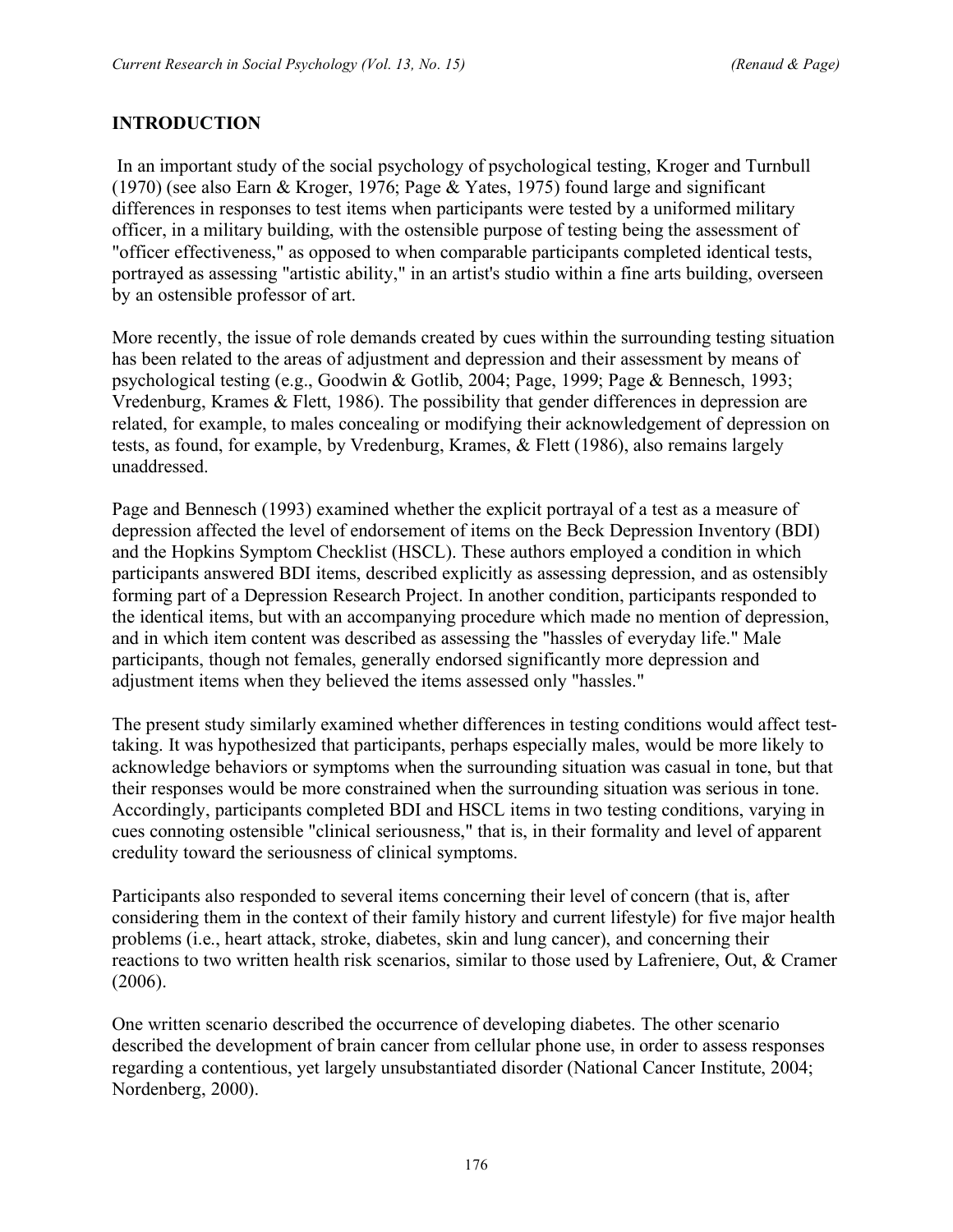For each of the written scenarios, participants indicated on five-point Likert scales their level of concern for development of the disorder, the perceived likelihood of the disorder, and the level of action believed necessary to avoid the risk described. Following the above, the hypothesis was examined that ratings of concern, and level of action perceived as merited, would be more constrained in the serious, relative to the casual, testing situation.

### **METHOD**

#### **Participants**

Participants were 143, 34 male and 109 female, undergraduate students at the University of Windsor, recruited through the online departmental participant pool. Course credits were given for participation.

All participants signed a written consent form, submitted separately from the individual's data. Upon completion, participants were given a brief verbal description of the study and information with which they could request a full report of the study.

## **Materials**

All participants completed a questionnaire, composed of the revised 21-item BDI (Beck, Rush, Shaw, & Emery, 1979) and twelve items (nos. 1, 4, 12, 14, 27, 42, 48, 49, 52, 53, 56, and 58) assessing complaints related to depression, taken from the HSCL (Derogatis, Lipman, Rickels, Uhlenruth, & Covi, 1974). The BDI was chosen to enable comparisons with recently published research concerning the issue of test-taking differences as affected by situational cues.

After being asked to consider the context of their personal lifestyle and family history, participants were then asked to rate their degree of concern for the five health problems, that is, skin and lung cancer, stroke, heart attack, and diabetes, and to provide these responses along a four-point Likert scale ranging from 1 (not concerned) to 4 (very concerned).

The two health risk scenarios were then presented. Using five-point Likert scales, participants indicated their level of concern for the health issue described, its perceived likelihood of occurrence, and the level of action they believed they would take to avoid the issue described.

#### **Design and Procedure**

In the "clinical" condition, a face sheet described the ostensible purpose of the study. An attempt was made to replicate the quiet atmosphere of a medical waiting room. The tester affected a friendly but serious demeanor, wore a white lab coat, read the testing instructions in a formal manner, and directed participants as to where to be seated. The labels "depression inventory" and "medical symptoms" appeared on the written materials, and the study was described as concerning the identification of depressive symptoms in the current population, with the study's questionnaire portrayed as a potential assessment tool in medical research or clinical practice. On each page, under the title "Illness Evaluation," was the phrase "To be administered prior to initial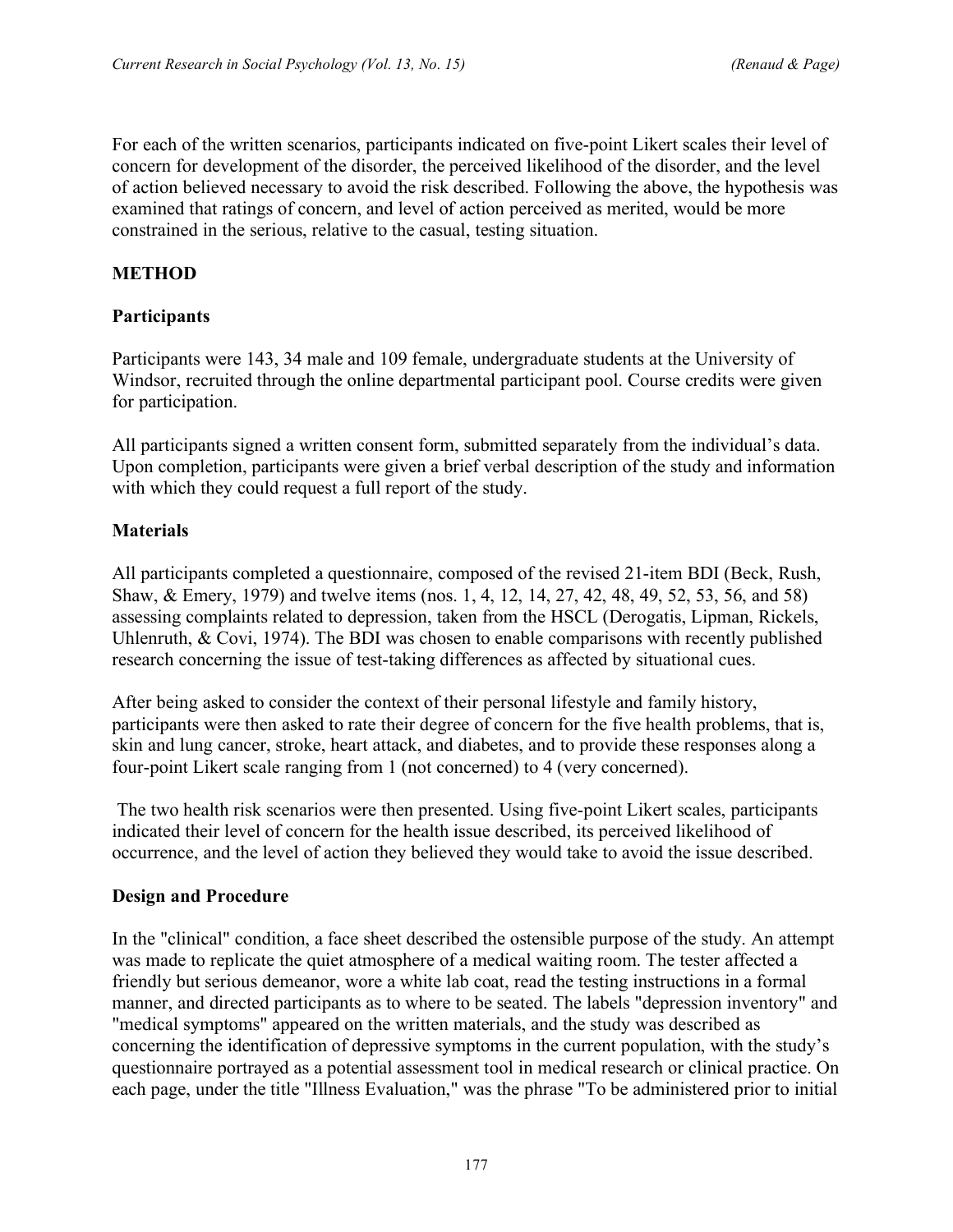medical evaluation." At the bottom of each page, a footer read "Medical Health Research Team, 2006." When participants arrived, the researcher (SJR) followed a formal script including (a) asking the participant his or her name, (b) asking the participant to leave belongings at the door and to quietly take a specific seat, and (c) giving instructions on how to exit the room. When all participants had been seated, the consent forms were completed, the researcher read aloud the purpose of the study, and then administered the measures described above.

In the "casual" condition, the student-based cafeteria at the University of Windsor constituted the testing situation. Participants were met informally by the tester, asked to "just grab a seat anywhere" before "handling some questions," and were thus fully exposed to other students socializing, eating, and studying, plus the noise and other "stimuli" of a student cafeteria. The researcher (SJR) read the testing instructions in a casual fashion. No "serious" or specific purpose of the study was conveyed, all titles and special terms were removed from the questionnaire, and the general approach of the tester was informal, casual, and friendly. In order to maintain the informal nature of the condition, participants in this condition did not complete the consent form until after completion of the questionnaire, but initially were informed that they were under no obligation to answer all of the questions and could refrain from participation at any time. Further, data-gathering was described as being concerned only with assessing the "hassles of everyday life."

## **RESULTS**

Tables 1 and 2 show the means, standard deviations, and group sizes for each of the dependent variables. BDI and HSCL scales were significantly correlated, at  $r = .218$ ,  $p < .01$ .

| Measure     | Clinical M | Casual M | Clinical SD | Casual SD | Clinical n | Casual n |
|-------------|------------|----------|-------------|-----------|------------|----------|
| <b>BDI</b>  | 8.69       | 11.41    | 7.03        | 13.11     | 65         |          |
| Males       | 9.75       | 13.36    | 10.70       | 20.79     |            | 25       |
| Fem.        | 8.54       | 10.45    | 6.48        | 6.91      | 57         |          |
| <b>HSCL</b> | 8.37       | 9.81     | 5.71        | 6.01      | 63         |          |
| Males       | 8.14       | 10.04    | 7.49        | 5.71      |            | 26       |
| Females     | 8.39       | 9.69     | 5.54        | 6.20      | 56         |          |

|  |  |  | Table 1. Overall BDI and HSCL Means and Standard Deviations by Condition and Gender |
|--|--|--|-------------------------------------------------------------------------------------|
|--|--|--|-------------------------------------------------------------------------------------|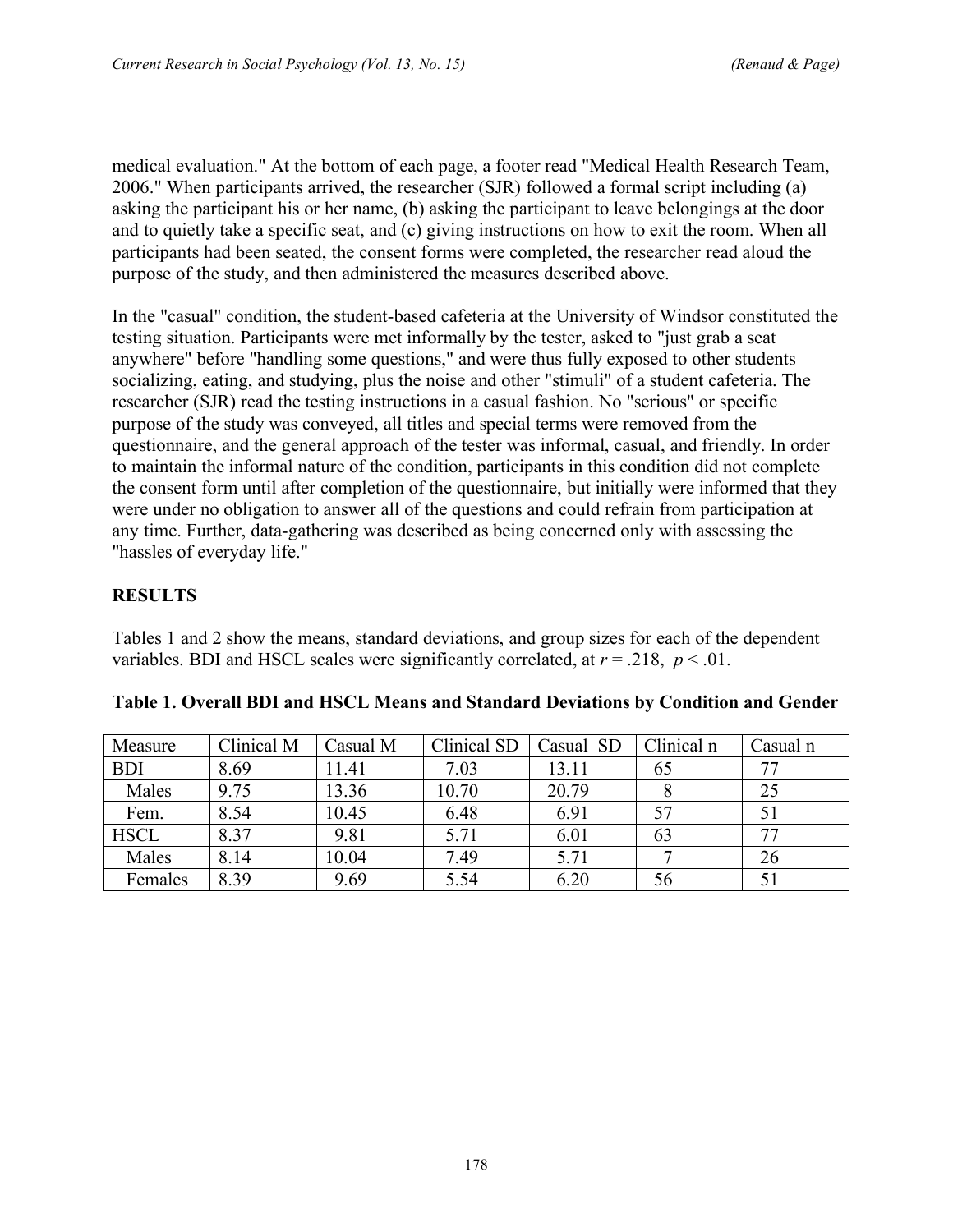| Measure           | Clinical M | Casual M | Clinical  | Casual SD | Clinical n | Casual n |
|-------------------|------------|----------|-----------|-----------|------------|----------|
|                   |            |          | <b>SD</b> |           |            |          |
| ConcernDiab.      | 3.76       | 3.68     | 1.12      | 1.08      | 66         | 77       |
| Males             | 3.63       | 3.38     | 1.51      | 1.27      | 8          | 26       |
| Females           | 3.78       | 3.82     | 1.08      | .95       | 58         | 51       |
| LikelihDiab       | 3.48       | 3.36     | .86       | 1.01      | 66         | 77       |
| Males             | 3.25       | 2.92     | 1.17      | 1.09      | 8          | 26       |
| Females           | 3.52       | 3.59     | .82       | .90       | 58         | 51       |
| <b>ActionDiab</b> | 3.73       | 3.90     | 1.24      | 1.11      | 66         | 77       |
| Males             | 3.25       | 3.85     | 1.91      | 1.26      | 8          | 26       |
| Females           | 3.79       | 3.92     | 1.12      | 1.04      | 58         | 51       |
| ConcernCanc       | 2.45       | 2.55     | 1.15      | 1.25      | 66         | 77       |
| Males             | 2.63       | 2.58     | 1.77      | 1.45      | 8          | 26       |
| Females           | 2.43       | 2.53     | 1.06      | 1.15      | 58         | 51       |
| LikehiCanc        | 2.03       | 2.26     | .87       | .95       | 66         | 77       |
| Males             | 1.63       | 2.50     | .74       | 1.14      | 8          | 26       |
| Females           | 2.09       | 2.14     | .88       | .83       | 58         | 51       |
| Cell Action       | 3.52       | 3.95     | 1.54      | 1.24      | 66         | 77       |
| Males             | 2.88       | 4.12     | 1.89      | 1.21      | 8          | 26       |
| Females           | 3.60       | 3.86     | 1.49      | 1.27      | 58         | 5        |

#### **Table 2. Health Risk Scenario Means and Standard Deviations for Diabetes and Brain Cancer From Cellular Phones, by Gender and Condition**

A 2 (Subject Gender) x 2 (Condition) MANOVA, with only the BDI and HSCL scores as dependent variables, found that the main effects for gender and condition, and interaction, were nonsignificant.

When all dependent variables were included, that is, scores on the BDI, HSCL, the two health risk scenarios, and scores on the five health problems, a MANOVA by gender and testing condition was significant for the effect of testing condition,  $F(9, 126) = 2.52$ ,  $p < .023$ .

# **Univariate analyses**

Separate ANOVAs univariate analyses of variance (ANOVAs), by gender and testing condition, for the BDI and HSCL scales, were both nonsignificant.

Individual 2 x 2 ANOVAs were performed for each of the five health problem evaluations. Although the effects regarding perceived risk of diabetes, stroke, and heart attack, were nonsignificant, an ANOVA regarding concern for lung cancer showed that the effect of gender was significant,  $F(1, 139) = 4.006$ ,  $p < .047$ , with males showing higher ratings of concern for this problem.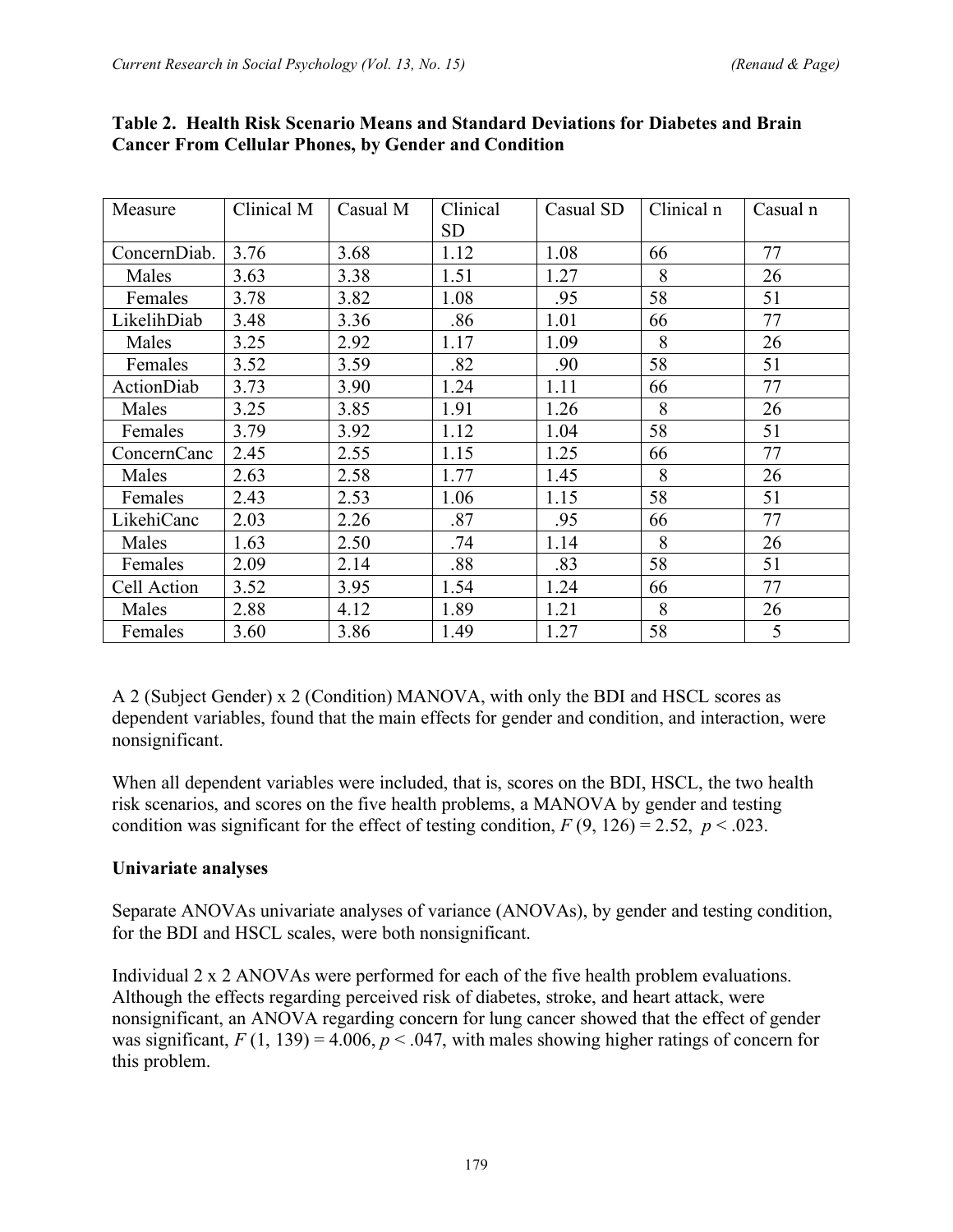Regarding concern for skin cancer, the effect for gender was significant, *F* (1, 139) = 4.854, *p* < .029, with females reporting higher levels of concern, relative to males. The interaction concerning skin cancer was also significant, i.e., at  $F(1, 139) = 3.836$ ,  $p < .052$ , that is, males reported far less concern in the clinical condition, relative to females and to the level reported by males in the casual condition. In the casual condition, females reported greater concern for skin cancer risk, relative to males, and less perceived risk compared to females in the clinical condition.

#### **Diabetes Health Risk Scenario**

A 2 x 2 ANOVA, gender by testing condition, was conducted for each of the three questions asked after reading of the diabetes health risk scenario. Although the interaction and main effects for level of concern and estimated level of action contemplated were nonsignificant, the effect for gender concerning the perceived likelihood of diabetes was significant, F (1, 139) = 5.105, *p* < .025. Females thus rated the perceived likelihood of diabetes higher than did males.

#### **Brain Cancer Health Risk Scenario**

For the brain cancer scenario, a 2 x 2 ANOVA found that the effect for testing condition was significant for ratings of perceived likelihood of this problem,  $F(1, 139) = 5.835$ ,  $p < .017$ , and for the reported level of action a participant would take to avoid this risk,  $F(1, 139) = 5.175$ , *p* < .024. Individuals in the casual condition generally expressed greater concern, yet also indicated they were likely to use their cellular phone as their primary telephone, notwithstanding their perception of elevated risk in so doing, relative to those in the clinical condition. The interaction concerning the level of action participants would take to avoid brain cancer risk was significant,  $F(1, 139) = 4.097$ ,  $p < .045$ . Females reported nearly the same level in both conditions; males in the casual condition, however, were more likely to indicate cellular phones as their primary phone.

#### **DISCUSSION**

The hypothesis that BDI and HSCL scores would differ by testing condition was unsupported by some of the ANOVA results. Mean BDI scores, by condition, were however nearly three points apart, with the casual condition more likely to elicit symptoms of depression or maladjustment. The mean BDI scores in the casual condition were just above the range (i.e., 10-11) often considered as indicating mild depression (Goodwin & Gotlib, 2004).

The general hypothesis that concern for health problems would be related to differences in testing situation was not uniformly supported, although the main effects for gender were significant for evaluations of skin and lung cancer risk, with males showing greater concern for lung and females greater concern for skin cancer.

The general hypothesis of testing situation differences regarding ratings of concern, likelihood, and level of action in regard to the two written health risk scenarios, did receive support concerning the scenario describing risk of brain cancer from cellular phones. The casual condition elicited significantly higher scores, showing higher levels of concern relative to the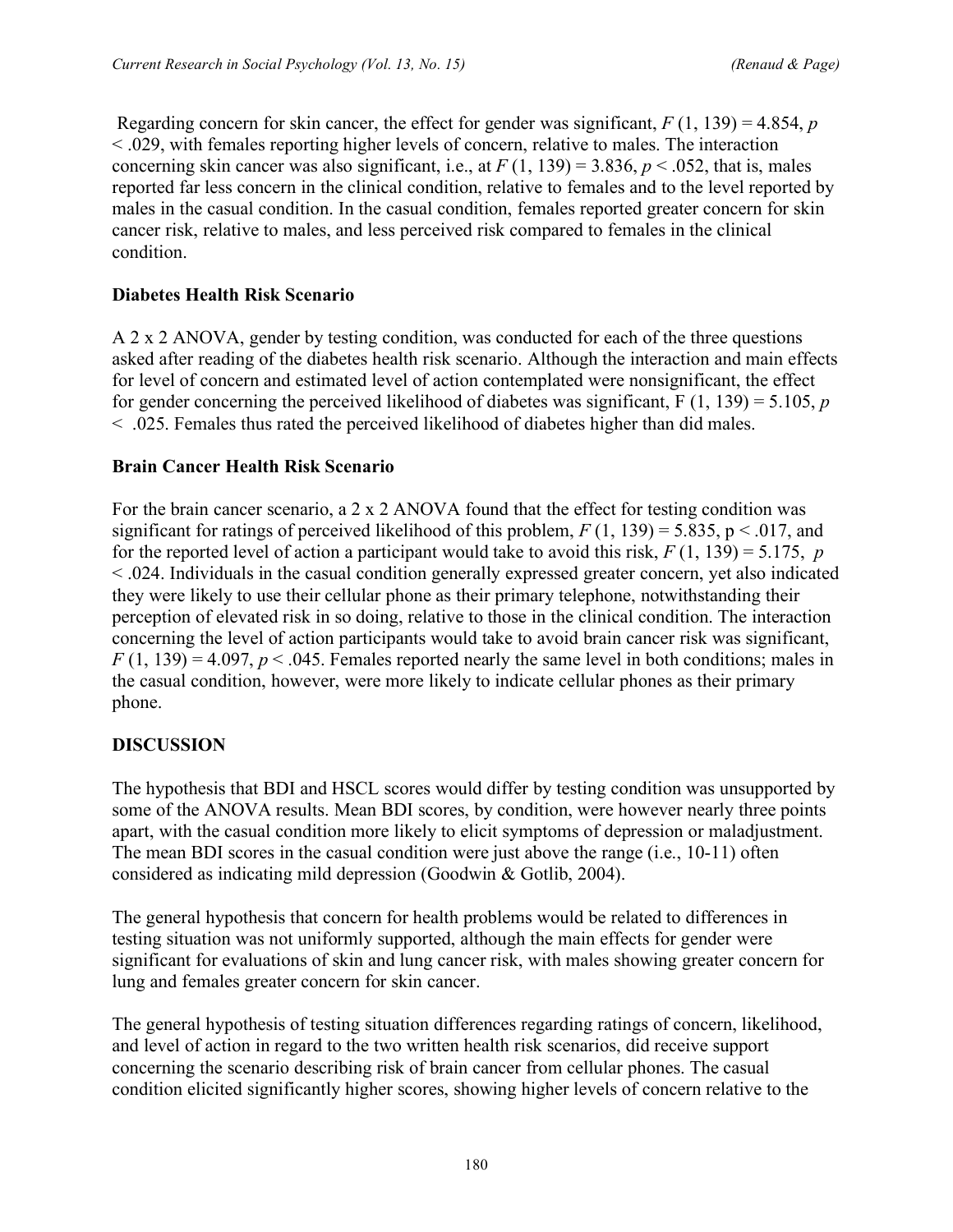clinical condition, with males in the casual condition especially likely to show greater concern. Participants in the casual condition perceived considerable risk, yet were more likely, however, to describe cellular phones as their primary phone.

We note that, perhaps contrary to expectation, gender and depression scores in the present data were uncorrelated.

We recognize that the results were uneven and did not reach statistical significance in every comparison. Moreover, the number of male participants  $(N = 34)$  in our sample afforded less generalizeability and reduced power for some comparisons. The preponderance of female participants is, however, characteristic of both the University of Windsor participant pool and that of many Canadian universities, that is, with far fewer male students registered in psychology courses.

In general, when considering all of our dependent measures together as measures of depression and related symptoms, participants endorsed these at higher levels when the surrounding situation was casual. By contrast, responses were generally more constrained when testing, using identical test items, occurred in a more formal situation. As a researchable hypothesis for the future, we would speculate therefore that casual or "peer-oriented" testing situations may elicit more candid, less guarded, and thus more accurate, responding in terms of acknowledgment of maladjustment. In related studies, Page and Bennesch (1993), also Page (1999), found that participants, particularly males, were more likely to endorse items assessing depression when these were presented casually as assessing the "hassles of everyday life," compared to when the identical items were portrayed as formal symptoms of depression. The seemingly greater willingness of females to acknowledge or "admit" depression or other health concerns in more formal situations, together with the lower likehihood of males to acknowledge them, seems consistent with common male and female gender role stereotypes. In the present data, nonetheless, both males and females were less likely to acknowledge maladjustment in the clinical situation.

In our opinion, variables such as the surrounding testing situation must be considered in interpretation of test-taking responses. This notion follows the early writing of Campbell and Fiske (1959), who conceptualized test scores as interactive products of both underlying traits and methods for their assessment. To the parameters of trait and method, we would thus add the characteristics of the testing situation, including the potential main or interactional effects of factors such as gender and the ostensible purpose of testing to which participants are sensitized and observed to react. The notion of reactivity of data gathering to surrounding cues was raised principally by Webb, et. al (1966). Although no longer "in vogue," the area known as the social psychology of the psychological experiment, initiated largely by Orne (1962) and Rosenthal (1976), should in our view be revisited, out of concern with situational effects upon test responses and upon the behavior of research participants in general.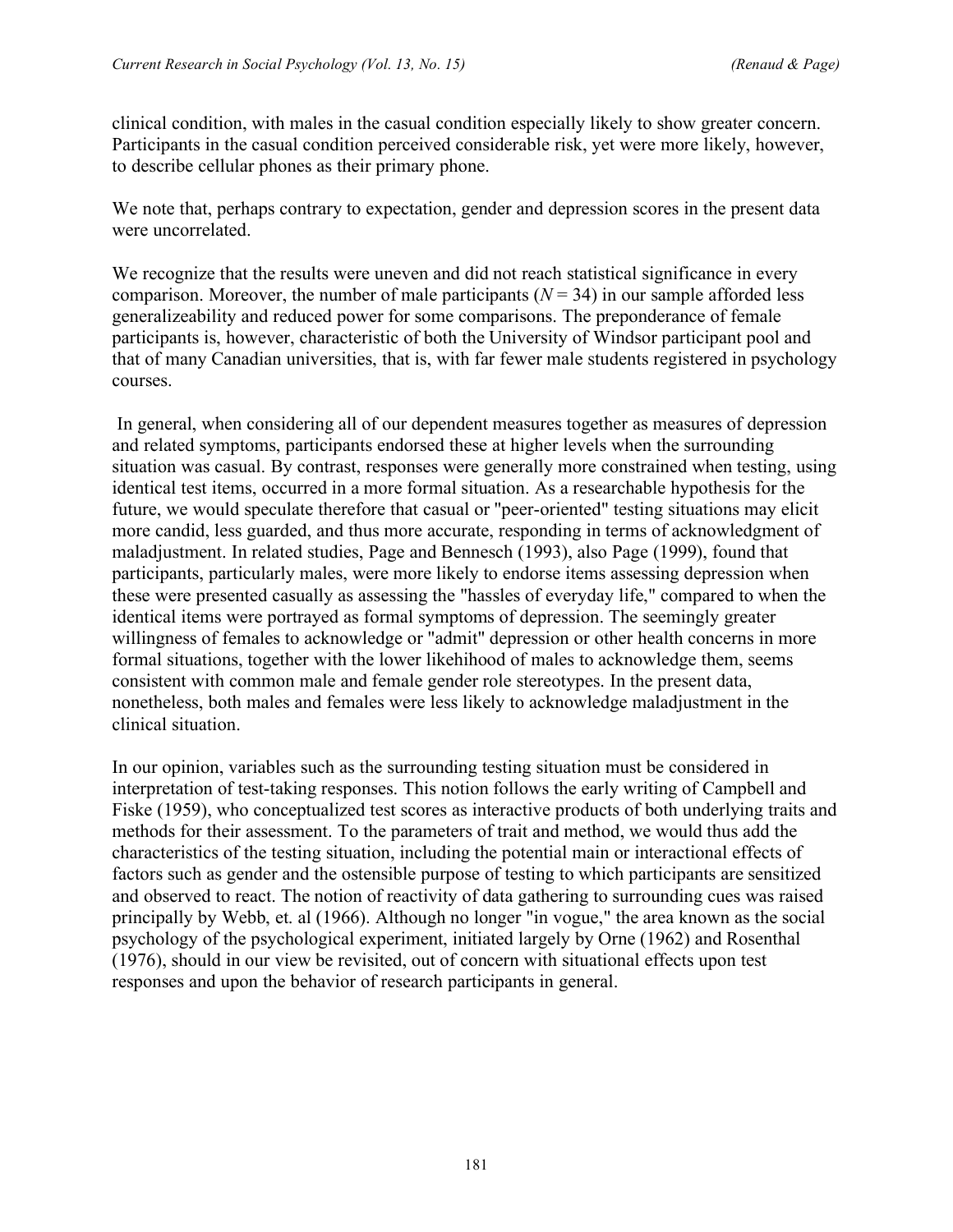## **REFERENCES**

Beck, A., Rush, A., Shaw, B., & Emery, G. (1979). *Cognitive therapy of depression*. New York: Guilford Press.

Campbell, D., & Fiske, D. Convergent and discriminant validation by the multitrait multimethod matrix. *Psychological Bulletin, 56*, 81-105.

Derogatis, L. R., Lipman, R., Rickels, K., Uhlenhuth, E. H., & Covi, L. (1974). The Hopkins symptom checklist (HSCL): A self-report symptom inventory. *Behavioural Science, 19*, 1-15.

Earn, B. M. & Kroger, R. O. (1976). The subject in psychological experiments: Effects of experimentally induced roles on laboratory performance. *Personality and Social Psychology Bulletin, 2(4*), 466-469.

Goodwin, R. D. & Gotlib, I. H. (2004). Gender differences in depression: the role of personality factors. [Electronic Version]. *Psychiatry Research, 1269(2),* 135-142.

Katz, R. & McGuffin, P. (1987). Neuroticism in familial depression. *Psychological Medicine, 17(1)*, 155-161.

Kroger, R. O. (1967). Effects of role demands and test-cue properties upon personality test performance. *Journal of Consulting Psychology, 31(3*), 304-312.

Kroger, R. O. & Turnbull, W. (1970). Effects of role demands and test-cue properties on personality test performance: Replication and extension. *Journal of Consulting and Clinical Psychology, 35(3*), 381-387.

Lafreniere, K., Out, J. & Cramer, K. (2006). *Risk perception and concern about probable and improbable health risks: A reversal theory approach*. Paper presented at the Annual Meeting of the Canadian Psychological Association, Calgary, Alberta.

Miles, A., Waller, J., Hiom, S., & Swanston D. (2005). SunSmart? Skin cancer knowledge and preventive behaviour in a British population representative sample. *Health Education Research, 20(5)*, 579-585.

NCI health information tip sheet for writers: Cellular telephones and cancer. (2004, August 16). *National Cancer Institute*. Retrieved December 10, 2005 from *http://www.cancer.gov/newscenter/tip-sheet-cellular-telephones.html*

Nordenberg, T. (2000, December). Cell phones and cancer: No clear connection. *Food and Drug Administration Consumer Magazine, 6*. Retrieved December 10, 2005 from *http://www.fda.gov/fdac/features/2000/600\_phone.html*

Ormel, J., Oldehinkel, A. J., & Brilman, E. I. (2001). The interplay and etiological continuity of neuroticism, difficulties, and life events in the etiology of major and subsyndromal, first and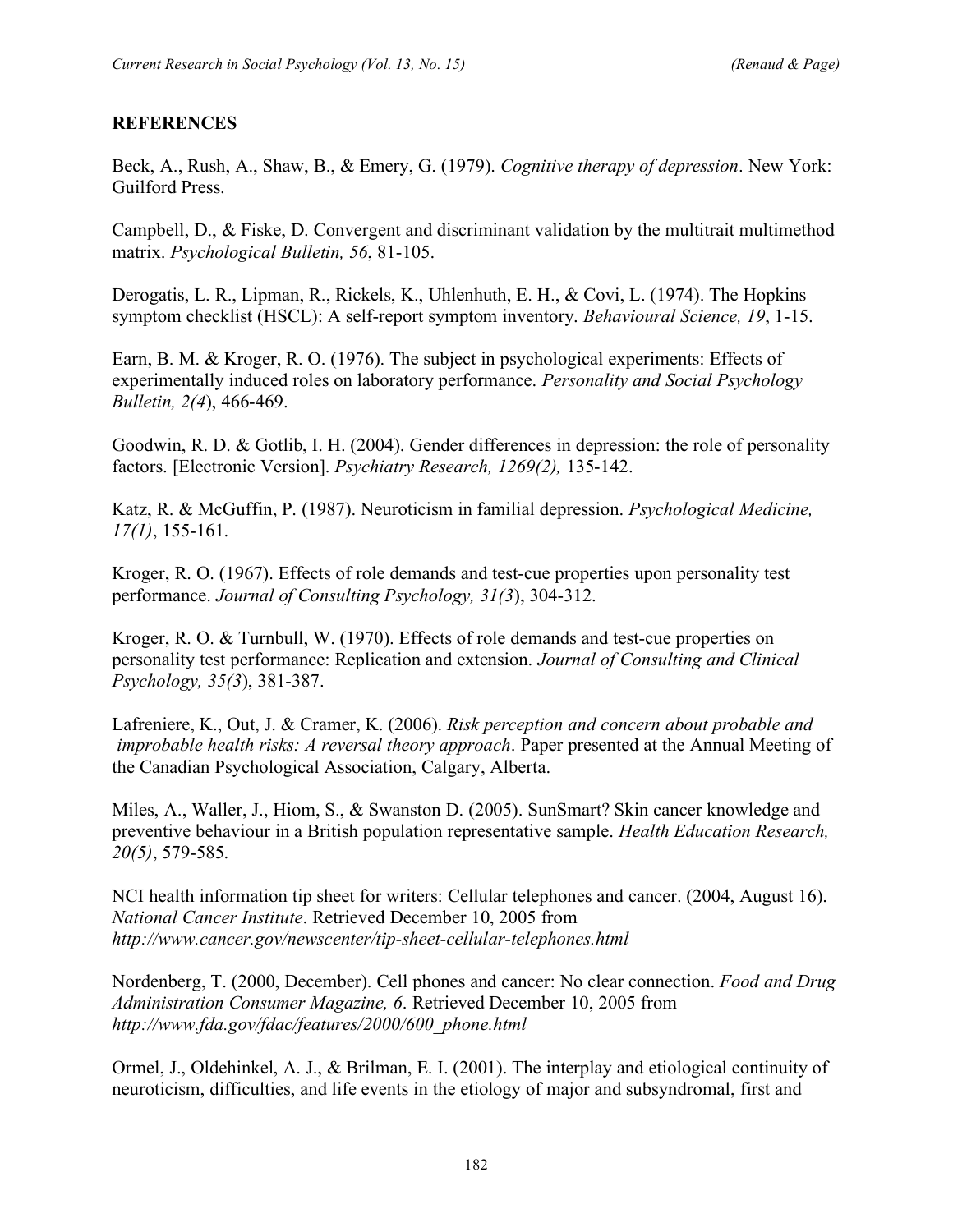recurrent depressive episodes in later life. [Electronic Version]. *American Journal of Psychiatry, 158(6)*, 885-891.

Orne, M. T. (1962). On the social psychology of the psychological experiment: With particular reference to demand characteristics and their implications. *American Psychologist, 17(11*), 776- 783.

Page, S. (1999). Two studies of gender and reporting differences with the Beck depression inventory. *Current Research in Social Psychology, 4(5*), 146-159.

Page, S. & Bennesch, S. (1993). Gender and reporting differences in measures of depression. *Canadian Journal of Behavioural Science, 25(4*), 579-589.

Page, S. & Yates, E. (1975). Effects of situational role demands on measurements of attitudes about mental illness. *Professional Psychology, 6(2),* 175-181.

Rosenthal, R. (1976). *Experimenter effects in behavioral research*. New York: Halsted Press.

Vredenburg, K., Krames, L., & Flett, G. L. (1986). Sex differences in the clinical expression of depression. *Sex Roles, 14(1-2*), 37-49.

Webb, E., Campbell, D., Schwartz, R., & Sechrest, L. (1966). *Unobtrusive measures*. Chicago: Rand McNally.

# **AUTHOR NOTES**

The present study is based on an Honours B.A. Thesis, submitted by the first author, in the Department of Psychology, University of Windsor, 2006.

#### **APPENDIX**

**Pearson** *r* **Correlations of Total Beck, Total Hopkins, and Total Risk (health risk variables summed)** by Gender  $(N = 143)$ 

|                   | Condition | Gender    | <b>Total Beck</b> | <b>Total Hopkins</b> | <b>Total Risk</b> |
|-------------------|-----------|-----------|-------------------|----------------------|-------------------|
| Condition         |           | $-.253**$ | 126               | .122                 | .035              |
| Gender            | $.253$ ** |           | $-.120$           | $-.045$              | $-.016$           |
| <b>Total Beck</b> | 126       | $-.120$   |                   | $.218*$              | $.257$ **         |
| Total Hopkins     | .122      | $-.045$   | $.218*$           |                      | $379**$           |
| <b>Total Risk</b> | 035       | $-0.16$   | $257**$           | $.379**$             |                   |

Significant at  $p < .05$ 

\*\* Significant at *p* < .01